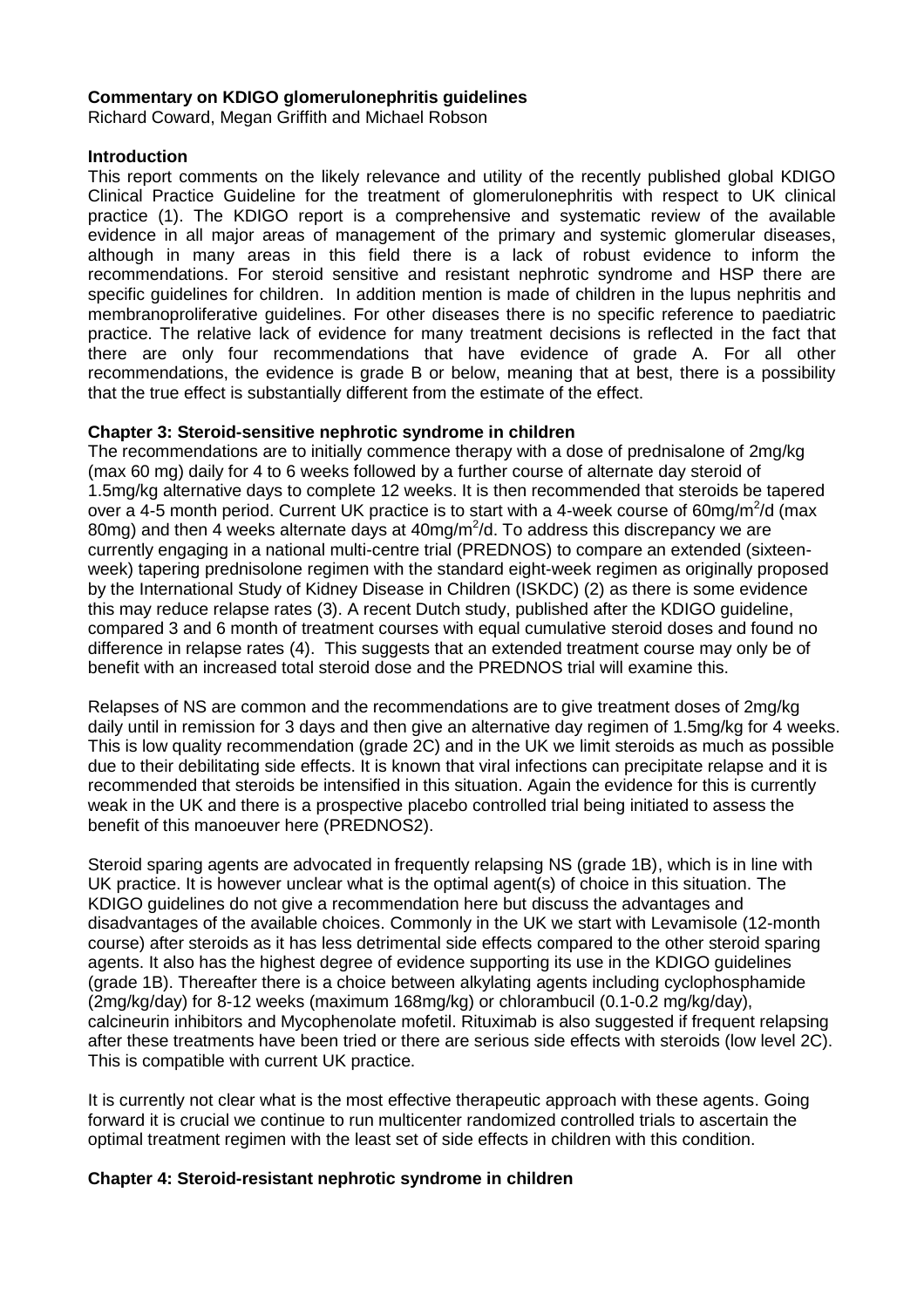The guidelines suggest 8 weeks of non-response to steroid to be diagnostic. Generally in the UK we wait for 4 weeks and then consider a renal biopsy if no response to steroids. Some groups may also give an intravenous 3-day pulse of steroids at this time to ensure adequate steroid is present systemically. This has, however, not been investigated in a clinical trial. UK practice is to then give a calcineurin inhibitor as a second line therapy for at least 6 months, This is in keeping with KDIGO recommendations (grade 1B). If this is not successful Mycophenolate Mofetil may be considered with or without high dose steroids. Cyclophosphamide is not recommended in this setting but ACE inhibitors and/or ARBs are (grade 1B). This is compatible with our practice. We strongly advocate genetic testing in this condition as it is readily available in the UK and is important for deciding if toxic therapy is beneficial and also can help predict transplant recurrence risk as genetic mutations are less likely to relapse post surgery. There is now a clinically approved (UKGTN) Next Generation Sequencing test for SRNS in the UK, simultaneously testing all known genes for SRNS (www.nbt.nhs.uk/genetics)

### **Chapter 5: Minimal-change disease in adults**

There are very few randomised controlled trials in this area and this is reflected by most recommendations being Grade 2C or 2D. However, they generally reflect what would be standard practice in the UK. Steroids are the recommended treatment for an initial episode, with the initial dose of prednisolone at 1mg/kg (maximum 80mg) maintained for a minimum of 4 weeks and tapered over 6 months. In the UK 60mg of prednisolone is generally used as the maximum dose. Oral cyclophosphamide (2-2.5mg/kg for 8 weeks) or a CNI (1-2 years) are alternatives for patients with relative contraindications. Cyclophosphamide, CNIs or MMF are recommended for frequently relapsing disease, based mainly on observational studies or case reports. Since the publication of these guidelines, there have been further observational studies published on the use of rituximab in this context, and this could be added to the list of therapies for consideration on an individual patient basis (5).

# **Chapter 6: Idiopathic Focal Segmental Glomerulosclerosis in Adults**

Genetic testing is not recommended for all patients and would not be standard practice in the UK. The evidence for all these guidelines is weak (grade 2C/D or ungraded). However they provide a sensible stepwise approach to the treatment of FSGS which would be standard practice for most UK units. Corticosteroids and immunosuppression are recommended only for patients with features of the nephrotic syndrome. Corticosteroids are first line therapy with a regimen similar to minimal change disease. Cyclosporin is recommended for steroid resistant FSGS. Tacrolimus is often used in UK units, and is an appropriate alternative.

# **Chapter 7: Idiopathic membranous nephropathy**

The guidelines emphasise the need to distinguish Idiopathic Membranous Nephropathy (IMN) from secondary disease as this is important in directing therapy. Some UK units may have access to assays for antibodies against the M-type antiphospholipase A2 receptor which are now commercially available. However the role of this test in clinical practice not been clearly defined as discussed in the guideline.

KDIGO recommends a restrictive policy in the selection of patients for immunosuppression which is supported by a study from the Netherlands published after the guideline (6). Alternating therapy of monthly cycles of steroids and alkylating agents (the Ponticelli regimen) is recommended as 1<sup>st</sup> line in patients selected for immunosuppression. The authors draw attention to the high toxicity of this regime, which some patients may find unacceptable, and suggest use of a CNI as an alternative. The guidelines recommend that patients with IMN resistant to alkylating agents/steroidbased therapy be treated with a CNI, and vice versa. A UK Trial has been published after the guideline, suggesting that use of a CNI is less effective than chlorambucil and prednisalone for patients with declining renal function (7). In choosing between alkylating agents and CNIs for initial therapy the stronger evidence for alkylating agents will be considered alongside their greater toxicity. Impaired or declining renal function will also limit the use of CNIs as is common practice in the UK and supported by the abovementioned UK trial.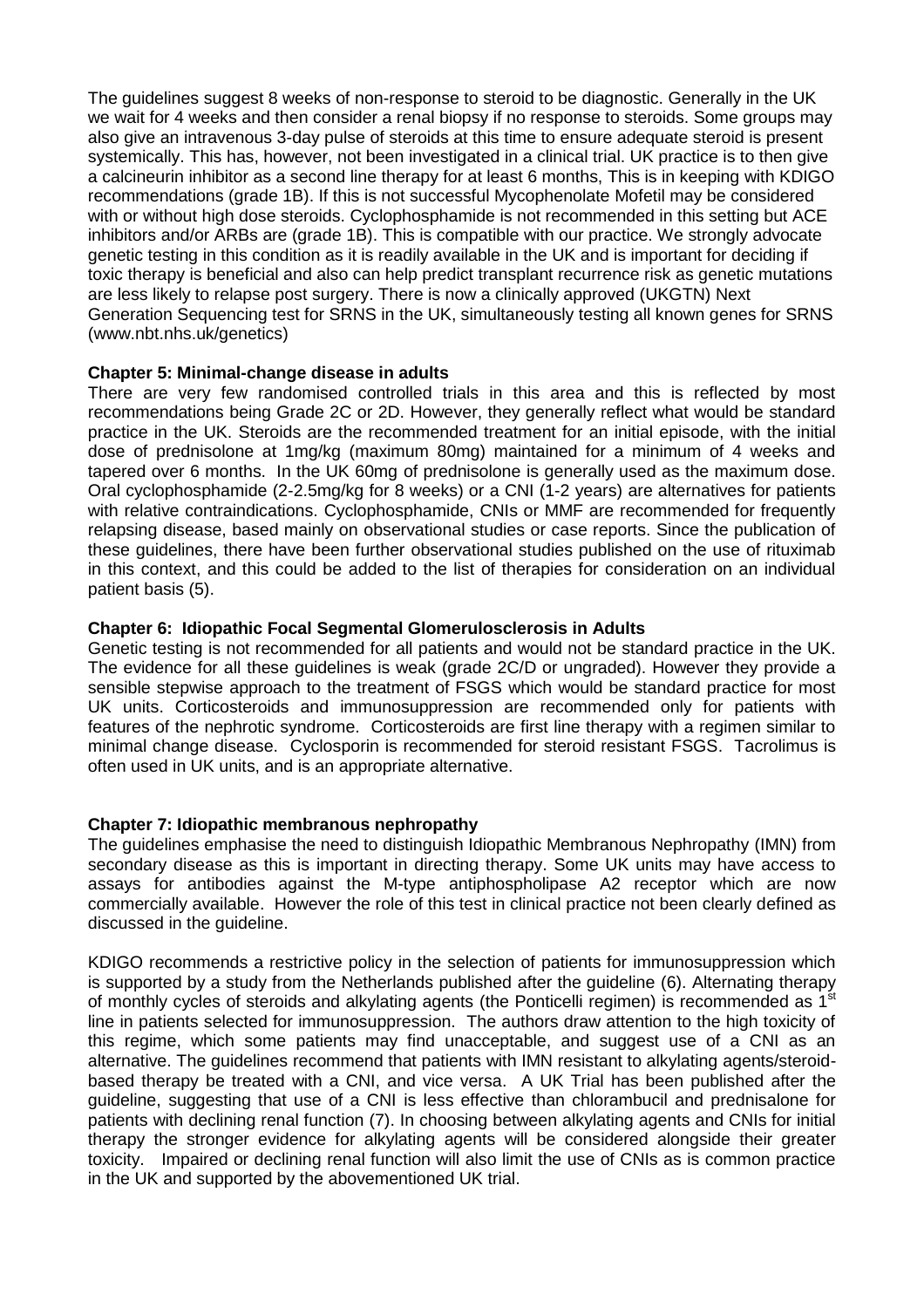Rituximab may be an effective alternative in these patients (7), and is often considered in the UK, especially for those with a reduced GFR, but the evidence remains sparse.

# **Chapter 8: Idiopathic membranoproliferative glomerulonephritis**

The guideline refers to adults and children. It is recommended to evalulate all patients with an MPGN pattern on biopsy for underlying causes. The guideline discusses the recent concept of classifying MPGN into those with predominant C3 deposition (C3 glomerulopathy) and those with immunoglobulin deposition. After a thorough search for underlying causes it is noted that true idiopathic MPGN is rare. For idiopathic MPGN, treatment with cyclophosphamide or MMF and low-dose prednisolone is suggested for nephrotic syndrome and a progressive decline in renal function. In the presence of deteriorating renal function there may be an argument for a higher initial steroid dose. It is acknowledged that the evidence for this is weak and it is difficult to be sure how many cases in published series are truly idiopathic.

### **Chapter 9: Infection-related glomerulonephritis**

For glomerulonephritis associated with streptococcal, endocardial, shunt, or HIV infection, treatment with antibiotics or antiretrovirals is the basis of therapy and this reflects usual practice in the UK with shared care between the specialist treating the particular infection, and nephrologists. The guidelines relating to antiviral treatment of hepatitis B/C in patients are highly specific. In the UK nephrologists would usually refer decisions regarding antiviral treatment to the hepatologist/infectious diseases specialists.

There is only weak evidence for the recommendation (Grade 2D) for the use of plasmapheresis, rituximab or cyclophosphamide with methyl prednisolone, for patients with hepatitis C related GN in conjunction with antiviral therapy, but most UK units would consider these agents on an individual patient basis.

Decisions regarding treatment of schistosomal, filarial and malarial nephropathies would not be made in isolation by most UK nephrologists but would be taken in conjunction with the Infectious Diseases Specialist involved in the case.

### **Chapter 10: Immunoglobulin A nephropathy**

There is evidence that prognosis in IgA nephropathy is strongly linked with proteinuria, and there are specific recommendations that are not made for other glomerular diseases in the guideline. ACE inhibitors or ARBs are recommended with proteinuria of more than 1g/day (grade 1B) and this would be widespread practice in the UK. They are also less strongly recommended with proteinuria of 0.5-1g/day (grade 2D). This would be common but not universal practice, in keeping with the lower strength of recommendation.

A 6 month course of corticosteroids are recommended for all patients with proteinuria more than 1g/day and preserved renal function (graded 2C). This would not be common practice in the UK. Fish oil is also recommended for patients with proteinuria more than 1g/day (graded 2D) and this is also not common practice in the UK. Immunosuppressive agents other than corticosteroids are not recommended except in patients with crescentic IgA and rapidly deteriorating renal function with corticosteroids and cyclophosphamide being used in these patients (grade 2D). The use of cytotoxic therapy in crescentic IgA often presents a dilemma. Many UK nephrologists would initiate corticosteroids and cyclophosphamide with acutely deteriorating function and active crescents on histology but may stop the treatment early (less than 3 months) if there is no sign of a response.

### **Chapter 11: Henoch-Schonlein purpura nephritis**

# **(a) Children**

It is suggested that patients with persistent proteinuria be treated with ACE inhibitors or ARBs if proteinuric (>0.5g/day/1.73m<sup>2</sup>) as renal protection against proteinuria. If there is more significant proteinuria (>1g/day/1.73m<sup>2</sup>) and a GFR of greater than 50ml/min then a prolonged course of prednisolone is recommended for 6 months. Both of these suggestions are of the lowest level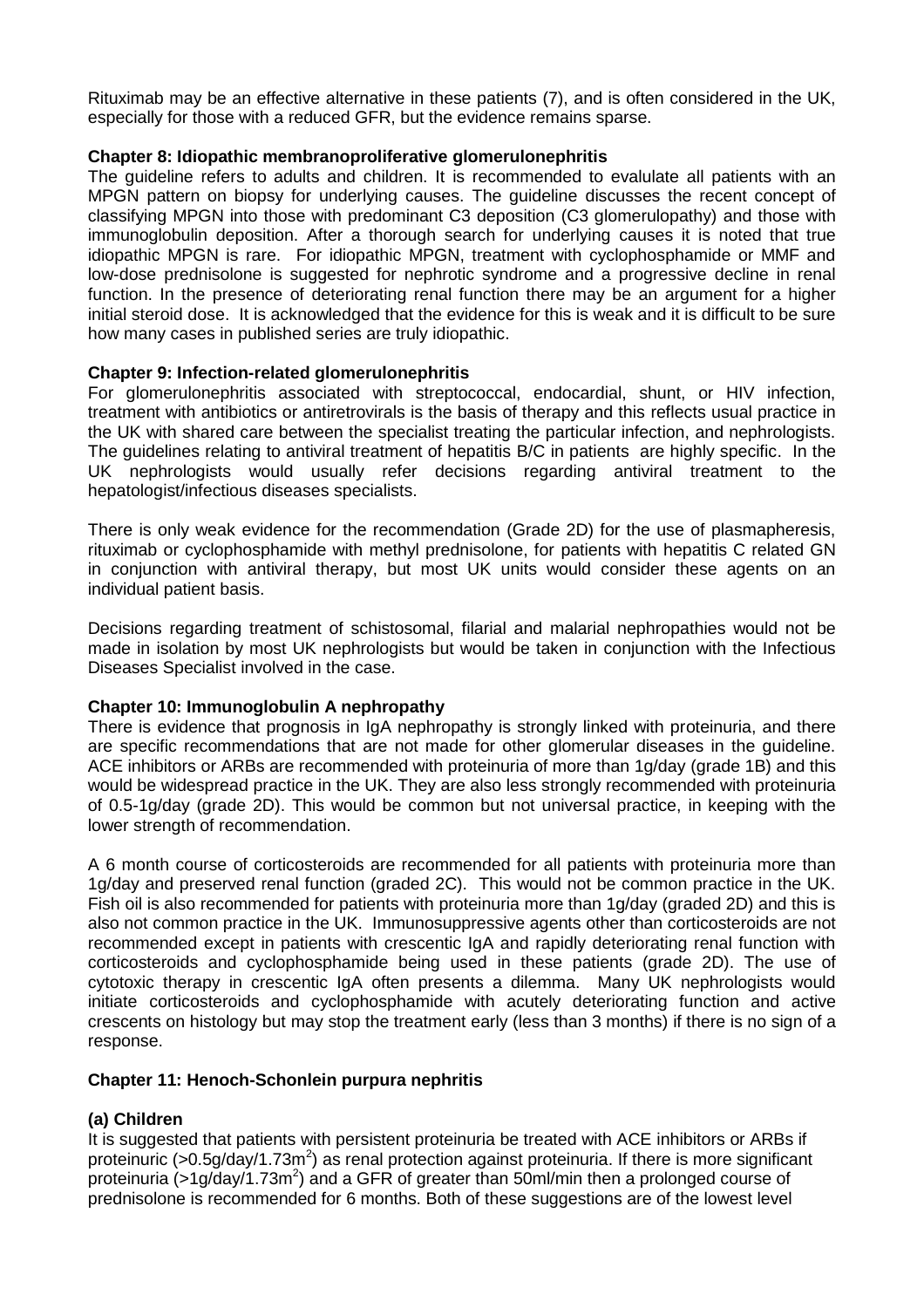evidence (2D). In view of the lack of evidence UK practice is to try and reduce steroid exposure as much as possible due to its debilitating side effects. Many units will perform a renal biopsy in children with a nephrotic/ nephritic picture or nephrotic range proteinuria to guide management although the evidence for treatment options is lacking. To this end there is some encouraging pilot data that the use of MMF may be beneficial in the treatment of active HSP nephritis (8) but more high quality studies are required to prove this.

HSP nephritis can be associated with a rapidly progressive GN and in this situation KDIGO recommends that the same protocol for rapidly progressive crescentic IgA GN be used. This is compatible with UK practice, however again there is low quality of evidence that this is the optimal therapy (2D). KDIGO recommends that prophylactic corticosteroids not to be used in the prevention of HSP nephritis. There is moderate evidence (1B) to support this recommendation from KDIGO which we agree with. This advice is also supported by a UK based large randomized prospective trial that has recently been published (9).

It is clear that adequately powered prospective studies are required to define the best treatment regimen in HSP nephritis in children.

# **(b) Adults**

The recommendation is to treat adults as suggested for children, which is the same as IgA nephropathy. A 6 month course of steroids is recommended for patients with preserved renal function and proteinuria > 1g/day. Although few UK nephrologists would do this in IgA nephropathy, some may be more likely to prescribe corticosteroids for HSP.

#### **Chapter 12: Lupus nephritis (a) Adults**

The recommended initial therapy for class III or IV proliferative nephritis is corticosteroids with cyclophosphamide or MMF. There can be few nephrologists or rheumatologists in the UK who would disagree with this statement. The dilemma in clinical practice is usually around the choice between MMF and cyclophosphamide and if cyclophosphamide, then what dosing regimen to use. These options are discussed, though guidance is not given as a listed recommendation but embedded in the text of the document. The options for cyclophosphamide are iv pulses at 0.5-1g monthly/m<sup>2</sup> for 6 months (NIH regimen), iv pulses at 500mg every 2 weeks for 3 months (Eurolupus regimen) or oral cyclophosphamide at 1-1.5mg/kg for 2-4 months. The message within the text of the guideline is that NIH regimen cyclophosphamide may be preferred for severe LN, and MMF (or Eurolupus cyclophosphamide) may be preferred for mild proliferative LN. This is in part because of the preserved mean GFR in trials of MMF and Eurolupus cyclophosphamide. However mild clinical disease (as assessed by GFR) does not necessarily mean mild histological disease. Therefore it seems likely that conclusions from trials of treatment for patients with mild clinical disease and proliferative nephritis will be relevant to patients with lower GFRs. In keeping with this, many UK many units would use MMF as initial therapy in all patients even with severe LN and would use Eurolupus cyclophosphamide in patients who failed MMF, or in patients with severe LN. Few would use NIH regimen cyclophosphamide in any patients.

Rituximab is mentioned as an option for refractory lupus nephritis. Although there is no clear evidence from clinical trials, it appears effective in some patients. UK practice would be to consider Rituximab after MMF and cyclophosphamide. Guidance on the use of Rituximab in SLE is given in the recent Clinical Commissioning Policy: Rituximab for the treatment of Systemic Lupus Erythematosus in adults, NHS England, September 2013.

It is recommended that nephrotic patients with class V LN be treated the same as class III/IV, with immunosuppression withheld from patients who are not nephrotic. This is certainly in line with UK practice. Although not listed as a recommendation, the text of the guideline suggests that testosterone be given to men (in addition to sperm banking) and GnRH agonsits be given to women to protect fertility. The evidence for this is not strong and there are significant side effects. Infertility is also rare after a single course of Eurolupus cyclophosphamide (total dose 3g). The use of testosterone and GnRH agonists is not widespread practice in the UK.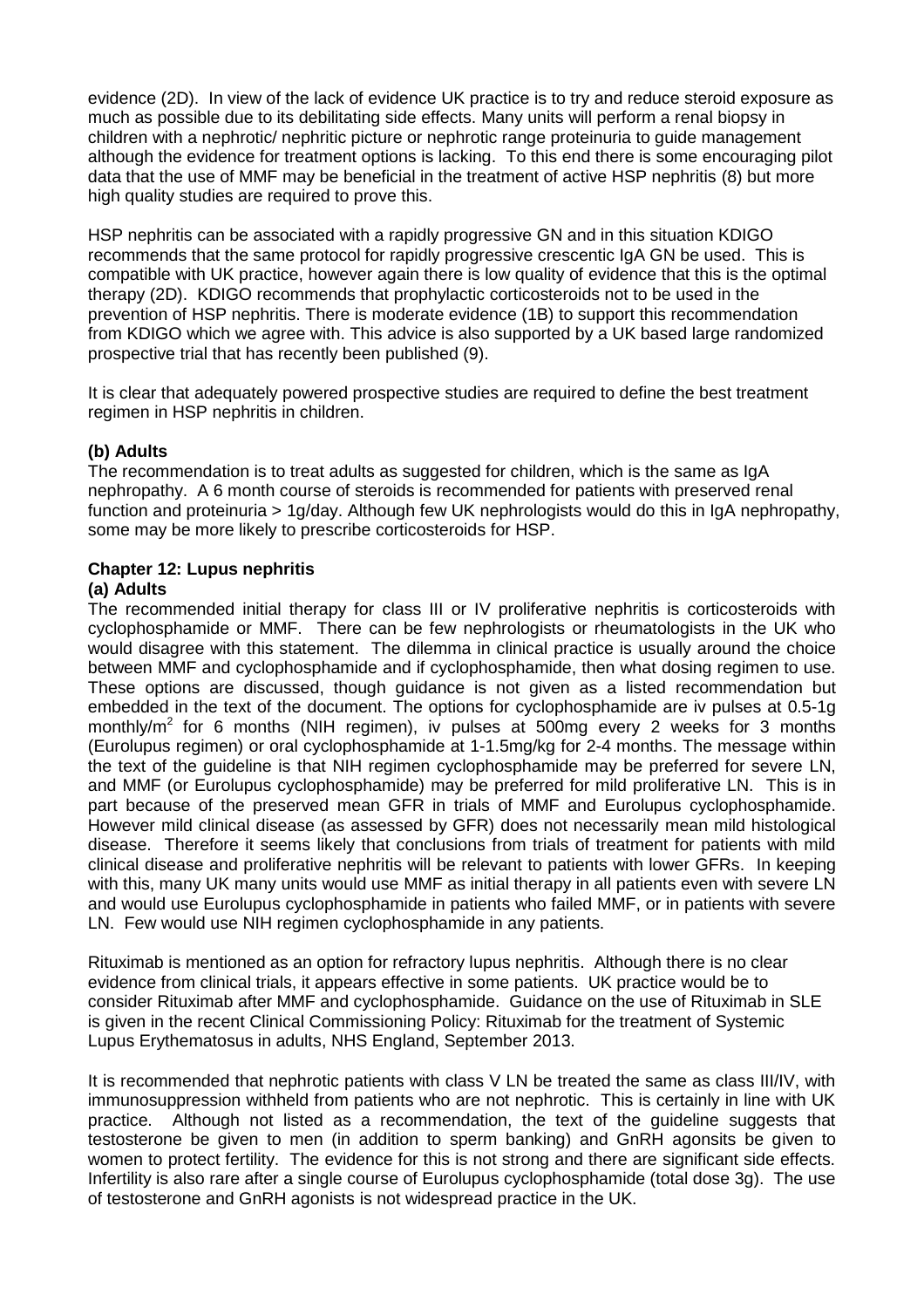Guidance on maintenance therapy is given as a listed recommendation for azathioprine or MMF with low dose corticosteroids. No firm recommendation for MMF over azathioprine is given. It is acknowledged that in the ALMs trial extension phase superiority for MMF was shown (10). Therefore it is surprising that this is not incorporated into the formal recommendation, with the caveat of switching to azathioprine in pregnancy. This may be due to the MAINTAIN trial data suggesting equivalence for MMF and azathioprine (11), although the design of this trial meant that patients were not necessarily in remission at the time of entry. Certainly most clinicians in the UK would favour MMF over azathioprine for maintenance, especially in view of the widespread use of MMF for initial therapy.

Anticoagulation is recommended for patients with renal thrombotic microangiopathy (TMA) associated with antiphospholipid syndrome. It is noted that 15% of patients with histological renal APS may not have a lupus anticoagulant (LAC) or anticardiolipin antibodies (ACA), and it is recommended to treat this group with anticoagulation. Despite the lack of direct evidence for anticoagulation his is common practice in patients with LAC or ACA. The use of anticoagulants in patients who are ACA or LAC negative is reasonable but more controversial. Although it is not something that the guideline could address, we note a common clinical dilemma of deciding on the significance of mild changes suggesting TMA in patients who have an active LN. This may particularly be an issue in LAC or ACA negative patients.

Regarding pregnancy, it is recommended that cyclophosphamide MMF, ACE inhibitors and angiotensin receptor blockers are not used and this is one of the four grade 1A recommendations. It is also recommended that patients who become pregnant while on MMF switch to azathioprine and that relapses during pregnancy are treated with corticosteroids and azathioprine. Whilst few would argue with the avoidance of cyclophosphamide, ACE inhibitors and angiotensin receptor blockers, the maternal benefits of MMF have to be weighed against fetal risk since azathioprine is not as effective for active proliferative LN. The harmful effects of MMF occur in the first trimester and we are aware of several patients with LN who have been successfully treated with MMF during later pregnancy. Therefore, providing the gestational stage is confirmed on a scan, the use of MMF should be considered in some cases.

### **Children**

In paediatrics in view of the lack of randomised controlled studies in children these adult guidelines are broadly followed with adjustments to doses according to weight/ surface area.

### **Chapter 13: Pauci-immune focal and segmental necrotizing glomerulonephritis**

It is recommended that cyclophosphamide and corticosteroids be used as initial treatment and this is one the four grade 1A recommendations. Rituximab is recommended as an alternative in patients without severe disease or in whom cyclophosphamide is contraindicated. Plasma exchange is recommended for patients needing dialysis or with a rapidly rising creatinine or for patients with pulmonary haemorrhage.

The options for cyclophosphamide dosing are tabulated and include pulsed iv 0.75g/m<sup>2</sup> every 3-4 weeks or oral 1.5-2mg/kg per day. There is no listed recommendation on the cyclophosphamide dosing regimens in ANCA vasculitis though the options are discussed. This is a common clinical dilemma and a source of variation in practice. Oral cyclophosphamide is commonly used in UK renal units. Although pulsed therapy entails a lower total dose and is as effective at inducing remission, it is associated with a higher relapse risk. This was shown in a metanalysis in 2010 (12), which included only short term data from the CYCLOPs trial with three other smaller trials, and confirmed in long term data from CYCLOPs (13) which was published, after the KDIGO guideline.

The use of Rituximab as an alternative in selected patients is in line with a recent Clinical Commissioning Policy: Rituximab for Anti-Neutrophil Cytoplasmic Antibody- Associated Vasculitis, NHS England, April 2013. It is not recommended as first line in view of cost and lack of data on long-term outcome. Although the RAVE trial did not include patients with severe disease (14), clinical experience has shown that it is often effective and also an option in these patients. The